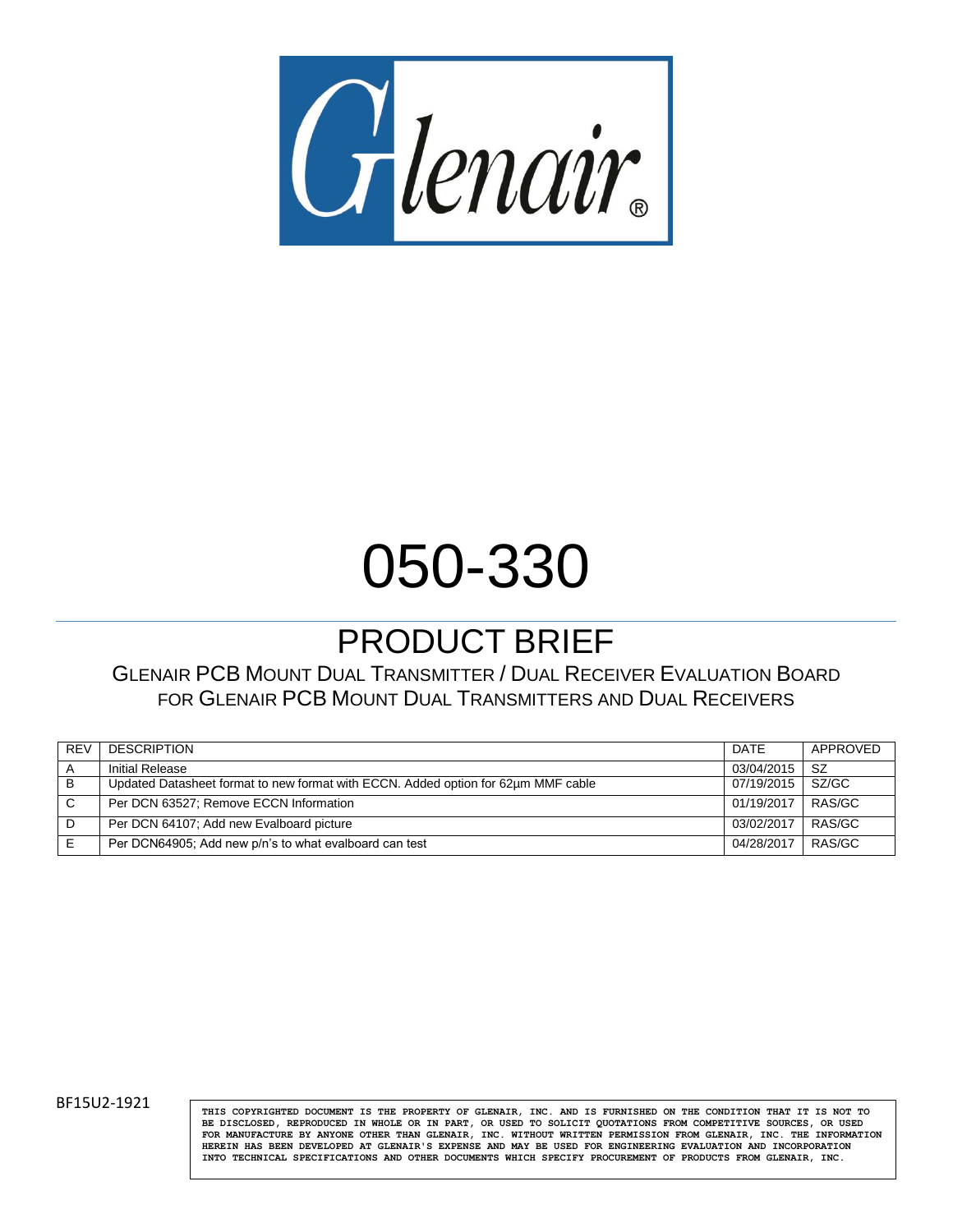# **050-330 PRODUCT BRIEF Evaluation Board For Glenair PCB Mount Dual Transmitters/Receivers**





The 050-330 Evaluation boards can be used to evaluate multiple types of Glenair PCB Mount Dual Optical Transmitters/ Receivers (UUT). The evaluation board has been designed for high data rate operation and incorporates 4 SMA connectors that interface with high speed 100 ohm differential lines which can support testing products up to 10Gbps data rates for both multi-mode and single mode applications.

The evaluation board is designed as an interface to allow evaluation of the Dual Optical Transmitter and the Dual Optical receiver. Devices are powered through the 3.3V and GND connections.

For the transmitter, Fault condition (TX-Fault) can be monitored via a test point and the Transmitter disable (TX-Disable) can be controlled via a Jumper.

For the receiver, loss of signal (LOS) state can be monitored via a test point.

#### **KEY FEATURES/BENEFITS**

- Supports large variety of Dual Optical Transmitters/ Receivers suitable for Harsh Environment (Wide temperature ranges and Extremely High Vibration)
	- o 0.1 Gbps to 10 Gbps

#### **APPLICATIONS**

- As an evaluation tool for Glenair Opto-electronic modules which are suited to Harsh Environment Applications such as: Airborne, Tactical Military, Oil and Gas, Railway and Shipboard
	- o Ethernet, Fibre Channel, 1x, 2x, 4x, 8x, SFPDP, Aurora
	- o Video (DVI, SMPTE, ARINC818, etc)



©2015 Glenair, Inc. **REV: E** US Cage Code 06324 Printed in USA **GLENAIR, INC.** ∙ 1211 AIR WAY ∙ GLENDALE, CA 91201-2497∙ TEL: 818-247-6000∙ FAX: 818-500-9912 [www.glenair.com](http://www.glenair.com/) PAGE 2 of 4 E-mail: [sales@glenair.com](mailto:sales@glenair.com)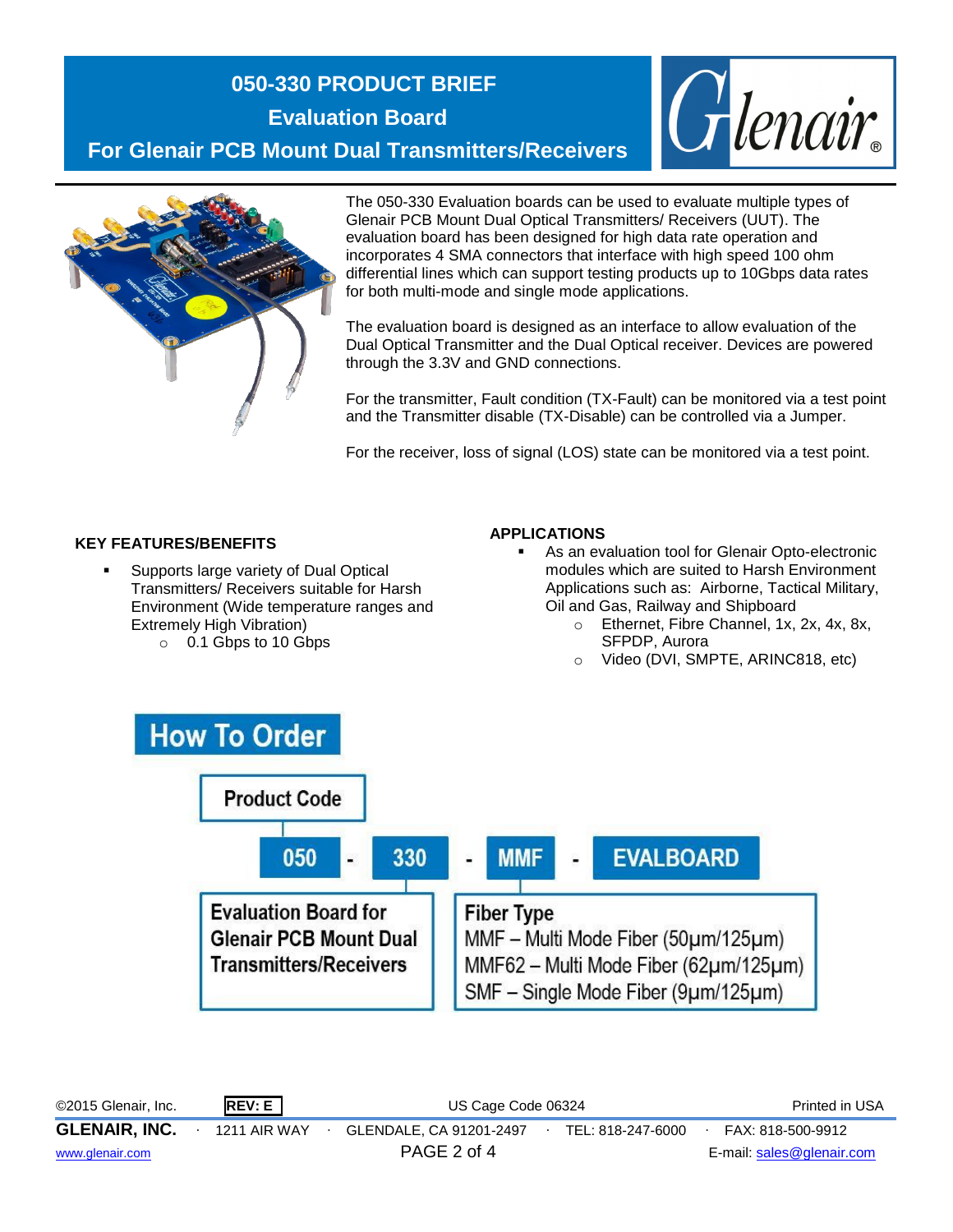## **050-330 PRODUCT BRIEF**

**Evaluation Board**



# **For Glenair PCB Mount Dual Transmitters/Receivers**

#### *What is included with 050-330:*

- The 050-330-**MMF**-EVALBOARD kit includes the following:
	- o Evaluation board PCBA 990-0543
	- o 050-330 Datasheet
	- o 2 fiber optic MMF test jumper cables (1-2m, 50µm/125µm, GC connector to LC connector)
	- o 1 LC to LC adapter

| USED TO TEST THE FOLLOWING:                                  |
|--------------------------------------------------------------|
| 050-316 (Dual Transmitter, 850nm VCSEL MMF, 0.1-5 Gbps)      |
| 050-317 (Dual Receiver, 850nm MMF, 0.1-5 Gbps)               |
| 050-331 (SMPTE Dual Transmitter, 850nm VCSEL MMF, 2.97 Gbps) |
| 050-332 (SMPTE Dual Receiver, 850nm MMF, 2.97 Gbps)          |
| 050-386 (850nm VCSEL MMF Dual-TX, 5-10.5 Gbps)               |
|                                                              |

- The 050-330-**MMF62**-EVALBOARD kit includes the following:
	- o Evaluation board PCBA 990-0543
	- o 050-330 Datasheet
	- $\circ$  2 fiber optic MMF test jumper cables (1-2m, 62µm/125µm, GC connector to LC connector)
	- o 1 LC to LC adapter

| 050-330-MMF62-EVALBOARD | USED TO TEST THE FOLLOWING:                                  |
|-------------------------|--------------------------------------------------------------|
|                         | 050-316 (Dual Transmitter, 850nm VCSEL MMF, 0.1-5 Gbps)      |
|                         | 050-317 (Dual Receiver, 850nm MMF, 0.1-5 Gbps)               |
|                         | 050-331 (SMPTE Dual Transmitter, 850nm VCSEL MMF, 2.97 Gbps) |
|                         | 050-332 (SMPTE Dual Receiver, 850nm MMF, 2.97 Gbps)          |
|                         | 050-386 (850nm VCSEL MMF Dual-TX, 5-10.5 Gbps)               |

- The 050-330-**SMF**-EVALBOARD kit includes the following:
	- o Evaluation board PCBA 990-0543
	- o 050-330 Datasheet
	- o 2 fiber optic SMF test jumper cables (1-2m, SMF 9µm /125µm , GC connector to LC connector)
	- o 1 LC to LC adapter

| 050-330-SMF-EVALBOARD | USED TO TEST THE FOLLOWING:                                 |
|-----------------------|-------------------------------------------------------------|
|                       | 050-319 (Dual Transmitter, 1310nm FP SMF, 0.1-4.25 Gbps)    |
|                       | 050-320 (Dual Receiver, 1310nm SMF, 0.1-4.25 Gbps)          |
|                       | 050-356 (CWDM Dual Transmitter, CWDM DFB SMF, 0.1-2.5 Gbps) |
|                       | 050-357 (SMPTE Dual Receiver, 1250-1600nm SMF, 2.97 Gbps)   |
|                       | 050-358 (SMPTE CWDM Transmitter, CWDM DFB SMF, 1.5 Gbps)    |
|                       | 050-376 (CWDM DFB SMF Dual TX, 10 Gbps)                     |

| ©2015 Glenair, Inc.  |  | REV: E              | US Cage Code 06324      |  |                   | Printed in USA |                           |  |
|----------------------|--|---------------------|-------------------------|--|-------------------|----------------|---------------------------|--|
| <b>GLENAIR, INC.</b> |  | <b>1211 AIR WAY</b> | GLENDALE, CA 91201-2497 |  | TEL: 818-247-6000 |                | FAX: 818-500-9912         |  |
| www.glenair.com      |  |                     | PAGE 3 of 4             |  |                   |                | E-mail: sales@glenair.com |  |